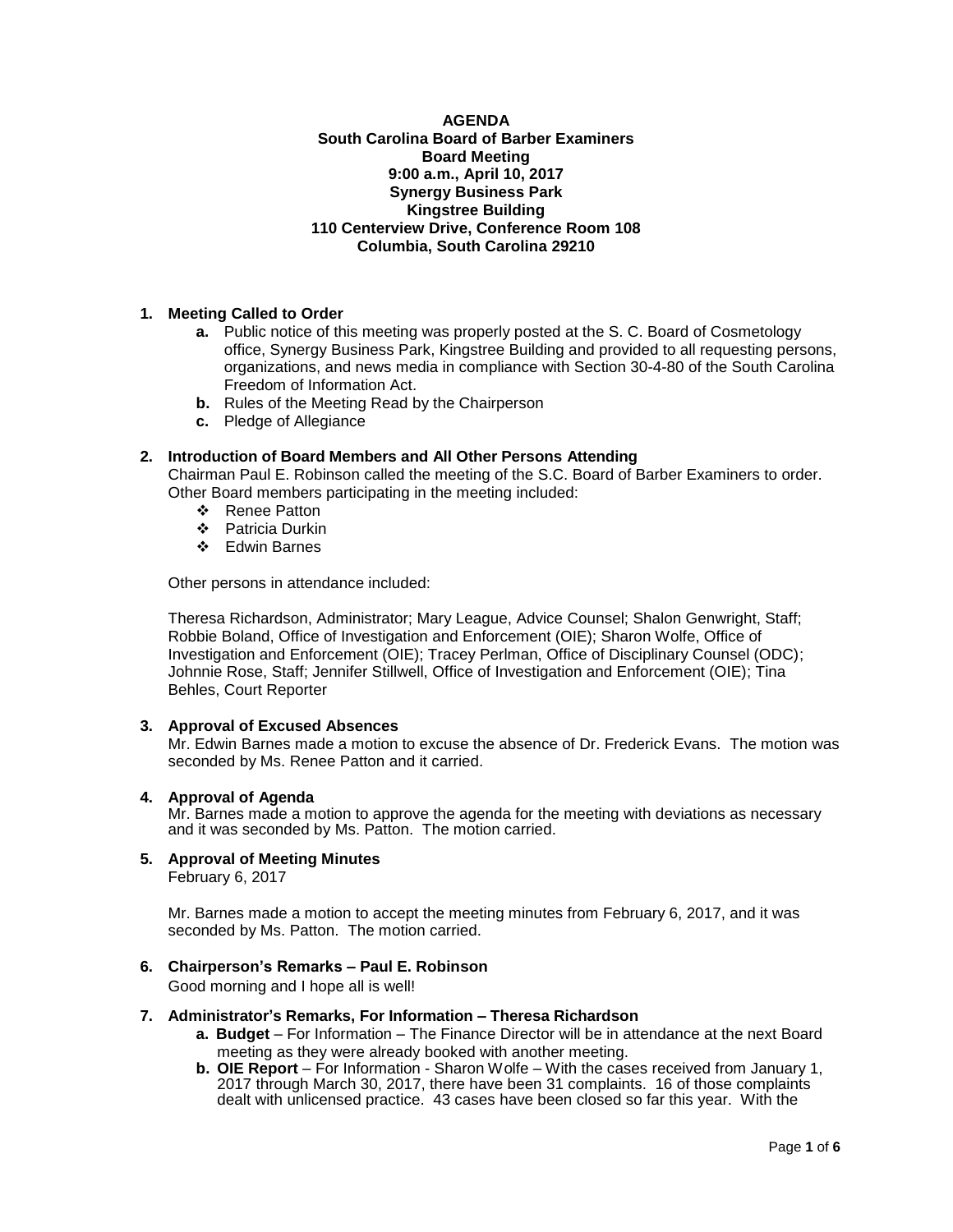closed cases, non-compliance is the largest category seen.

- **c. IRC Report**  For Approval Sharon Wolfe Mr. Barnes made a motion to approve the ODC report and it was seconded by Ms. Patton and Ms. Patricia Durkin. The motion carried. For case 2016-28, the respondent was not convicted as there was not enough evidence. The police report was received.
- **d. ODC Report**  For Information Tracey Perlman There are currently 37 open cases.
	- 27 Cases (Pending action)
	- 8 Cases (Pending hearings)
	- 18 Cases (Closed so far this year on or after 1/31/17)
- **e. Inspection Report** For Approval Robbie Boland The inspection report was for January 2017 through March 2017. There were 364 attempted inspections on barbershops and 308 were actually inspected.

#### **8. Old Business**

None.

#### **9. New Business**

## **a. Consideration of School Location Change**

i. Provision Barber Academy

Mr. Richard Adams II represented Provision Barber Academy. He is the Lead Facilitator there and is seeking approval to change locations. The former location was only 1,600 square feet and had HVAC issues whereas the owner was not in a good financial state to fix the issues. The new location has two separate areas and is energy efficient. It is only five minutes away from the former location.

Mr. Barnes made a motion to approve the location change for Provision Barber Academy and it was seconded by Ms. Patton. The motion carried.

#### **b. Consideration of a Third Student Permit**

i. Roland Gaskin, Jr.

Mr. Gaskin is seeking approval to gain a third student permit. Ms. Angela Morrison, Mr. Gaskin's Barber Instructor, was also in attendance. He will only be attending the school part-time and currently has 464.27 hours on file.

Mr. Barnes made a motion to approval Mr. Roland Gaskin, Jr. to gain a third student permit. It was seconded by Ms. Patton and the motion carried.

ii. Herbert Rice III

Mr. Herbert Rice, III is seeking approval to gain a third student permit. Mr. Charles Scott, Mr. Rice's Barber Instructor, was also in attendance. Mr. Rice is very serious about this as his career. He will be training full time and currently has 436 hours. This third permit is his motivation to complete his hours in the timeframe given.

Ms. Durkin made a motion to approve the third student permit for Mr. Herbert Rice, III and it was seconded by Mr. Barnes. The motion carried.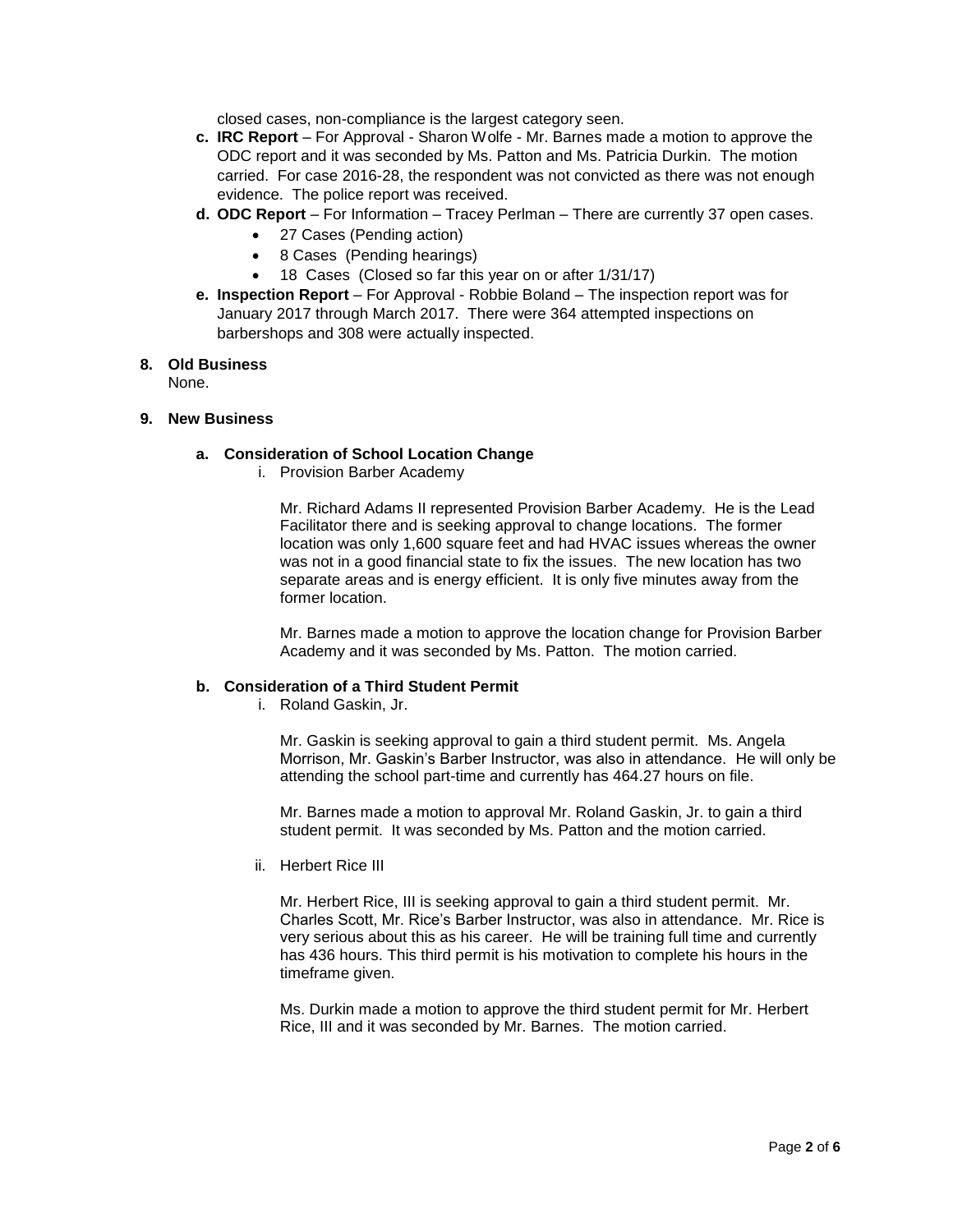#### **c. Consideration of Licensure with Criminal Background History**

i. Jasmine Smith

Ms. Smith is seeking approval as a hair braider with criminal background history. She has always had a passion for braiding and it is hard to find work that is commensurate with her braiding as an occupation. Hair braiding will give her unlimited opportunities.

Ms. Patton made a motion to approve Ms. Jasmine Smith for licensure as a hair braider and it was seconded by Ms. Durkin. The motion carried.

## **d. Consideration of Licensure by Reciprocity without Passing the NIC Examinations (Theory and Practical)**

i. Marion Ahee

Ms. Ahee is seeking approval to gain licensure through reciprocity as a Registered Barber without taking the NIC examinations, both practical and theory portions. Chairman Paul Robinson recused himself as he spoke on the telephone with Ms. Ahee. She practiced as a cosmetologist and master barber in Michigan and has been licensed since 1971. The license is in good standing. She feels as if the testing is unnecessary as she has the experience, training, and background. She was licensed prior to the state of South Carolina offering the national examination. Ms. Ahee has taken the state board examinations in Michigan when initially licensed and she still carries all five licenses in Michigan.

A motion was made by Mr. Barnes to go into executive session for legal advice on this matter. The motion was seconded by Ms. Durkin and it carried.

A motion was made by Mr. Barnes to come out of executive session and it was seconded by Ms. Durkin. The motion carried.

There were no decisions or motions made during executive session.

Ms. Durkin made a motion to approve Ms. Marion Ahee for licensure as a Registered Barber or Master Hair Care Barber as she has met the standards for the state of South Carolina at the time that she tested in Michigan. The motion was seconded by Mr. Barnes and it carried.

## **e. National-Interstate Council (NIC)**

i. Updated Written and Practical Examinations for Instructors

A motion was made by Ms. Patton for an October 1, 2017, implementation date for the NIC instructor examination. The motion was seconded by Ms. Durkin and it carried.

Instructors will be given a CIB to prepare.

ii. Examiner Training and Annual School Overview

The training will be held on June  $26<sup>th</sup>$ ,  $26<sup>th</sup>$ , and  $28<sup>th</sup>$ . On that Monday, the exam review/overview will be conducted. It will be held at the Inn at the University of South Carolina.

The Board will look at expanding in the future as there has been a growth of facial massages being done in the barbering field.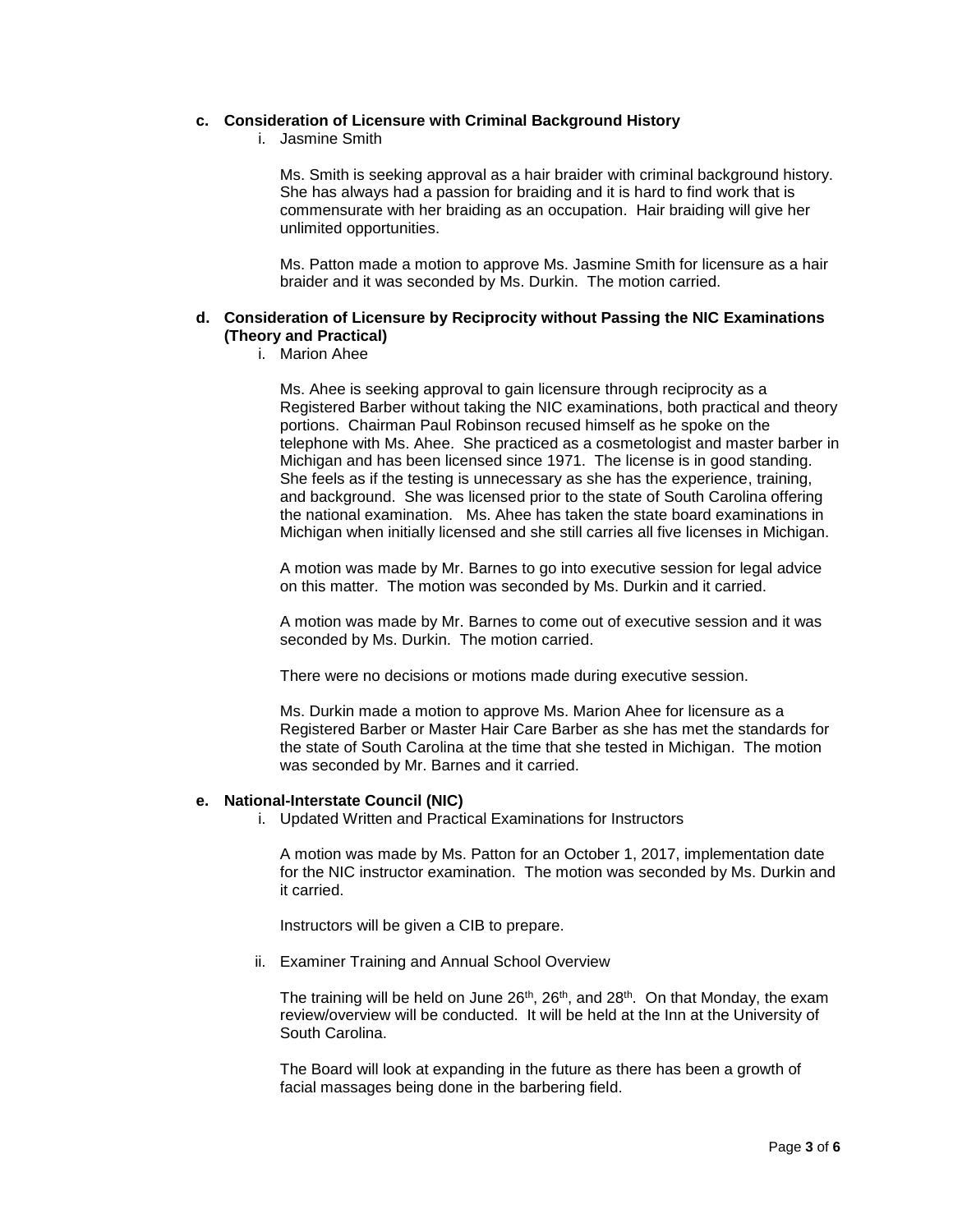## **f. Ad Hoc Education and Training Standardization Committee Outcomes Report**

This information was posted in the Board materials.

#### **10. Hearings – Tracey Perlman**

**a.** 2016-49

This issue has already been resolved.

**b.** 2016-53

This case was in the matter of Mr. Fred Davis and late student reports. Student reports from March 2016 were not received until April 11, 2016. Mr. Davis asks if there may be a reduction of the fee. His computer updated and the scanner went offline. The issue could not get fixed until April 10, 2016. Mr. Davis had no documentation of the computer being fixed.

Ms. Patton made a motion to go into executive session for legal advice and it was seconded by Ms. Durkin. The motion carried.

Mr. Barnes made a motion to come out of executive session and it was seconded by Ms. Patton. The motion carried. There were no decisions or motions made during executive session.

Ms. Durkin made a motion to impose the fine of \$500 to be paid within 90 days. This motion was seconded by Mr. Barnes and it carried. The fine is against his barber instructor license.

**c.** 2016-54

This case was in the matter of Mr. Quincy Jones and late student reports. Mr. Jones was not present for the hearing, but he was notified of the hearing as it was mailed to the address on file with the Board of Barber Examiners. Student hours from March 2016 were not received until April 18, 2016. Mr. Johnnie Rose, Program Assistant for the Board of Barber Examiners, served as a witness for the state. The hours were sent via e-mail. Mr. Jones did not respond to the Consent Agreement and Ms. Perlman asks that the fine is upheld.

Ms. Patton made a motion to uphold the fine of \$500 against Mr. Quincy Jones's barber instructor license. The fine must be paid within 90 days. The motion was seconded by Ms. Durkin and it carried.

**d.** 2016-60

This case was in the matter of Ms. Betty Peterson and late student reports. Mr. Johnnie Rose was called as a witness on behalf of the state. Ms. Peterson disputed the facts and objected to the hours being late. The hours being disputed were from March 2016. They were received at LLR on April 14, 2016. The Board goes by the postmarked date as seen on the envelope. There were issues getting the hours in and Ms. Peterson was at an accreditation workshop from April  $4<sup>th</sup>$ -5<sup>th</sup>. The postal services have also changed in the area that she resides in. It was mailed from the post office on April  $8<sup>th</sup>$ . Mr. Barnes asked Ms. Peterson why she did not send it as certified mail. She did not think she would have any of these issues.

A motion was made by Mr. Barnes to go into executive session for legal advice and it was seconded by Ms. Patton. The motion carried.

Mr. Barnes made a motion to come out of executive session and it was seconded by Ms. Durkin. The motion carried. There were no decisions or motions made during executive session.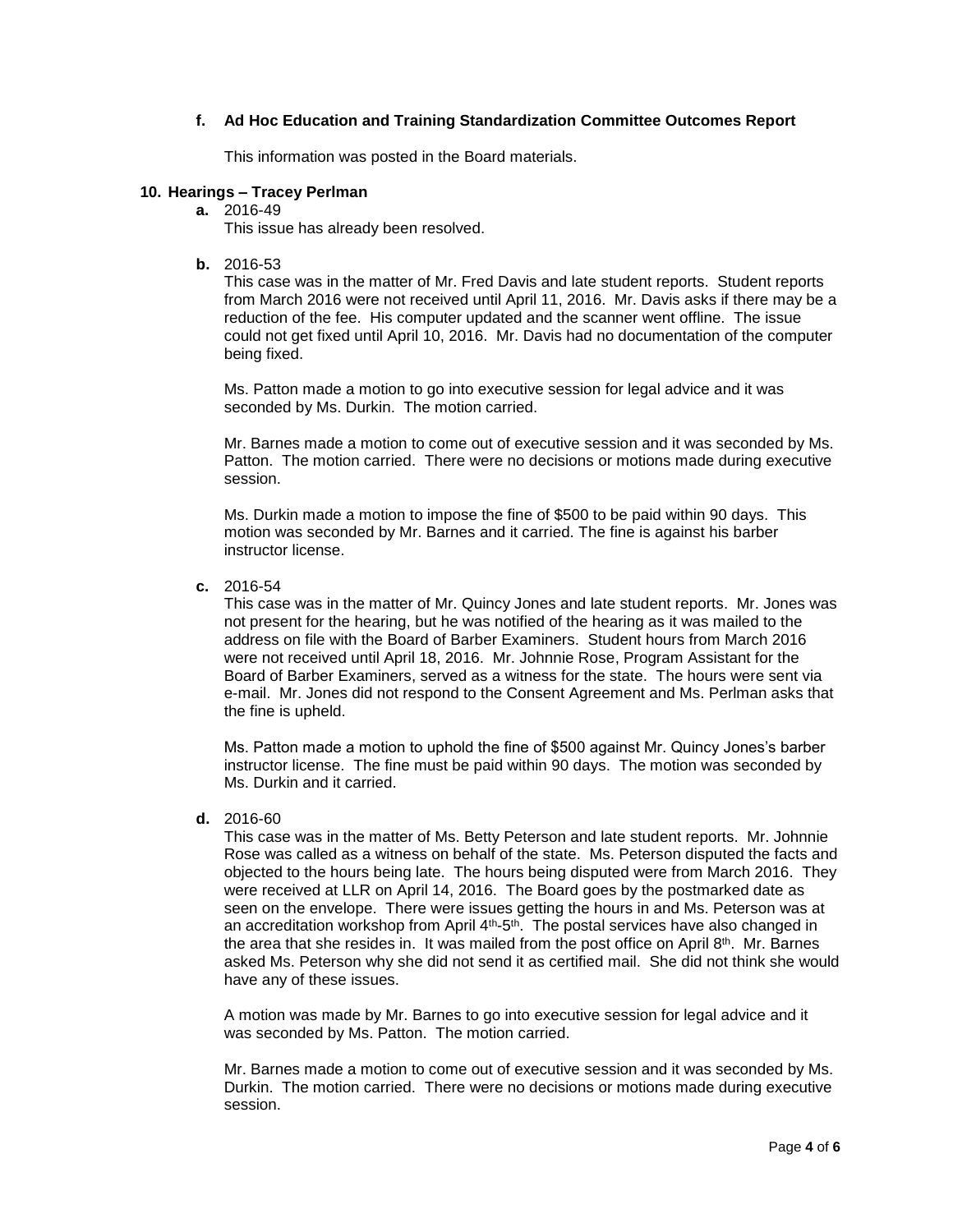Ms. Patton made a motion that the counsel proved their case and that the fine of \$500 be upheld and paid within 90 days. This disciplinary action will be against her barber instructor license. The motion was seconded by Mr. Barnes and it carried.

**e.** 2016-64

This case was in the matter of Ms. Danielle Goodwin and late student reports. Mr. Johnnie Rose served as a witness. The March submission of student hours were received on April 22, 2016. The home office for the school she taught at have been sending the hours to LLR since December of 2016. The school closed on March 21, 2017, and letters were distributed to students on March 29, 2017. Chapter 7 bankruptcy was filed as well. There were also extenuating circumstances.

Ms. Patton made a motion that the case be dismissed and it was seconded by Ms. Durkin. The motion carried.

Ms. Perlman asked for a five minute break.

Mr. Barnes left the meeting at approximately 10:30 a.m.

**f.** 2016-96

This case was in the matter of B-Unique Beauty and Barber Academy. Ms. Shanita Peppers represented B-Unique. The student hours for June 2016 were not received until August 4, 2016. Mr. Johnnie Rose served as a witness for the state. The documents (student hours) were e-mailed to Ms. Terry Allen, Administrative Assistant with the Board of Barber Examiners, on August 4, 2016. The e-mail was forwarded to Mr. Rose on August 5, 2016. Two (2) of the reports were not signed. An original e-mail was sent to Ms. Terry Allen on July 8, 2016, but all of the documents were unsigned. The college was closed from July 1, 2016 – July 11, 2016. They are closed during that week every year. They are also closed at the end of December each year. The college has been operating since 2002.

A motion was made by Ms. Durkin to go into executive session for legal advice in this matter and it was seconded by Ms. Patton. The motion carried.

Ms. Patton made a motion to come out of executive session and it was seconded by Ms. Durkin. The motion carried. There were no decisions or motions made during executive session.

Ms. Durkin made a motion that B-Unique Beauty and Barber Academy's \$500 fine be upheld and paid within 90 days. The motion was seconded by Ms. Patton and it carried.

A suggestion was made to get the students to sign their report on the last day before school is out. Ms. Peppers stated that they utilize a POS system, which would cause the last day not to show.

**g.** 2016-97

This case was in the matter of Ms. Justine Morrall and the late submission of student hours. Hours from July 2016 were received on August 28, 2016. Ms. Morrall was not present for the hearing, but was notified. Mr. Johnnie Rose served as a witness for the state. The submission for the July 2016 hours were faxed on August 28, 2016. It is not a good practice for the Board to accept items that are faxed. The hours were also signed off by Mr. David Morrall, another barber instructor. Ms. Theresa Richardson also served as a witness for the state. No other instructors are listed for the student.